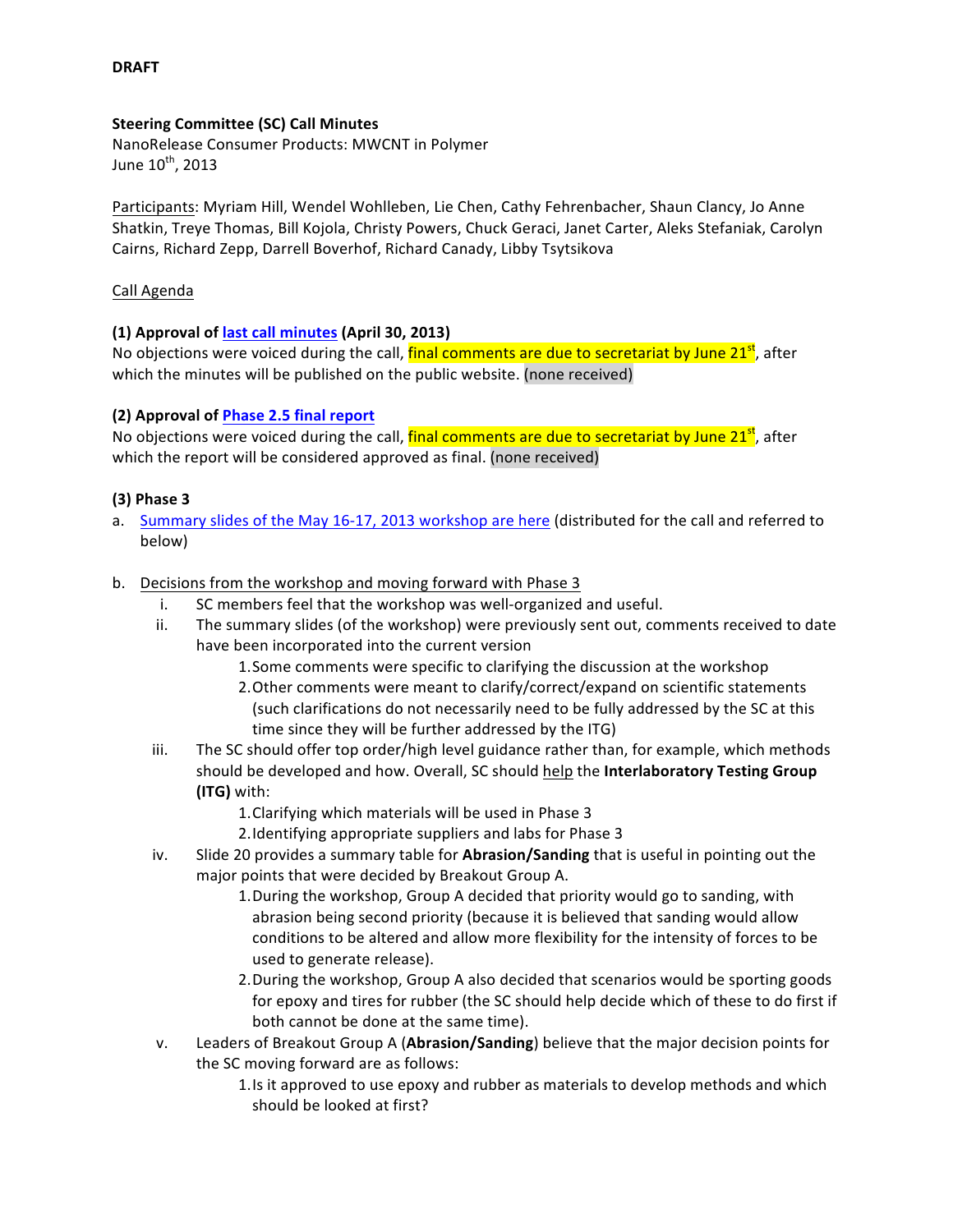2. How should lab procedures be prioritized?

- 3. How will labs be chosen and what are the requirements?
- vi. SC member raises an issue with defining what exactly the test materials will be. It is questioned whether masterbatch will be used and for what. Also, why have sporting goods been chosen and will the final article be used for testing (i.e. a tennis racket) or a composite that is typical in sporting goods?
	- 1. The question is whether we should do pilot studies on consumer products (which will have other additives) or on some intermediate (such as the polymer composite pressed onto plates). The polymer composite (with a CNT load % by weight similar to consumer products) would allow the project to show that the methods are truly applicable, whereas the masterbatch is more useful as a positive control (having a very high CNT load of about 20% by weight).

ACTION ITEM: This issue will be sent to the ITG for further discussion and then back *to* the SC (for feedback and advice) after the strategy is better defined in terms of what materials will be used. *ITG* should focus on recommendations for CNT loading and reasons for the loading in the materials to be used. (to be done in Nov 6 SC call)

vii. In essence, the SC is making 3 classes of decisions:

1. Are the 'summary slides' representative of the discussion and experts who **attended the workshop?** (No concerns or objections were raised to the current content of the slides as being representative of the workshop). ACTION ITEM: Secretariat should add a note to the slides that the comprehensiveness of potential methods and scenarios was not the goal of *discussion, but rather repeatability between labs. (done)*

- 2. Are the final workshop outcomes (Slide 32) accurate? Since some SC members were not present at the workshop when these final conclusions were made, SC members are asked if anyone has any clarifications or objections. The following comments were voiced:
	- For Module 1, abrasion may be more widely applied to consumer use, but sanding is more flexible in terms of applying different strength in generating release (intense vs. not intense)
	- Abrasion was loosely defined as Taber abrasion (also see Phase 2.5 report for more detail in methods to create abrasion)
	- Sanding is an aggressive form of abrading a surface (also see Phase 2.5 report for more detail in methods to create sanding)
	- Is sanding of a rubber tire a realistic scenario as opposed to some other composite? An expert at the workshop has looked at this scenario before and stated that this is appropriate and they have a method to mimic what happens to a tire as it moves across the road (rolling brush), not particularly just for tires
	- MAIN POINT & ACTION ITEM: In that epoxy well represents a "hard" composite and rubber well represents a "soft" composite, these materials are appropriate to generate useful sample volumes to use to DEVELOP A *METHOD* – *the secretariat should make this clear in the summary slides (done)*
	- SC should follow up with tire manufacturers to see what methods they use for abrasion/sanding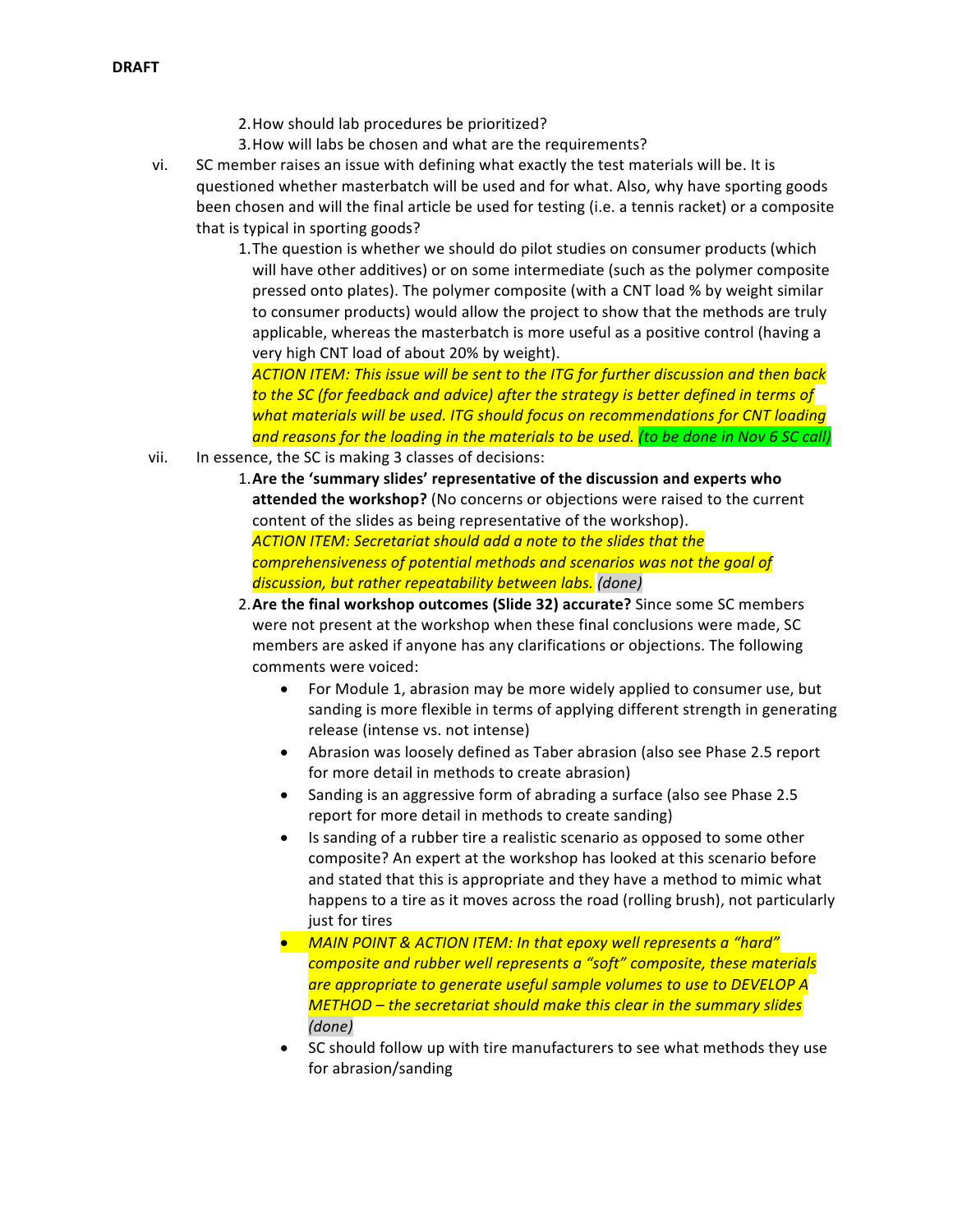- SC member inquires whether the project has commitment from industry to provide materials. Arkema has verbally indicated they will provide CNT in masterbatch and will help/suggest how to develop these materials into polymer composites. The Manufacturers Liaison Group (MLG) is also awaiting the outcomes of the workshop, and will likely help to supply materials.
- SC member indicates that Slide 13-14 have loose definitions of abrasion vs. sanding loose definitions in terms of pressure and RPMs • *ACTION ITEM: the definitions in the Phase 2.5 report should be added to the*
- *project Glossary of Terms (NOT DONE YET, as of 11/1/13)*
- 3. In the last slide, a timeline is provided; is it feasible and what does the SC need to do to enable this timeline?
	- To be discussed below
	- The timeline slide is a reflection of what was decided at the meeting by the SC, subject to modification by the SC with input from members not present.
- viii. Breakout Group B (**Weathering**) did decide to use the plate option for materials (polymer composite on a plate for testing, rather than final consumer article). Overall, the slides accurately and appropriately convey the discussion of this breakout group during the workshop.

# c. ITG Meetings & Upcoming Timeline

- i. First two items on the timeline slide (below) are feasible
	- 1. By end of May/first week of June: Consolidate and organize notes/output of May 2013 workshop breakouts & final outcomes
	- 2. By mid-June: have an ITG call to begin finalizing workplan (to be scheduled)
- ii. For the next items on the timeline, SC members not sure if feasible but the ITG will attempt to adhere to this set timepoint as much as possible
	- 1. By August 31<sup>st</sup> (at latest): Finalize the workplan for the pilot studies (organize key parameters of existing reports and protocols that have useful methods information in addition to using the workshop output). Have a specific expert group "peer review" the workplan
	- 2. By August 31<sup>st</sup> (at latest): Line up potential sources for materials
		- Contact Manufacturers Liaison Group (MLG)
		- Arkema can provide pure CNT, select master batches, maybe PC and PA and epoxy composites, and try to refer to people for CNT-rubber composites, and recommend certain labs to participate
		- Making sure the supply chain is happening appropriately and legally is critical (*ACTION ITEM: SC should create a document identifying each stage* and which parties are involved, and which parties must make agreements)  $(NOT DONE as of  $11/1/13$ )$
- iii. In general, the anticipated timeline is feasible so SC will keep it as is, and revise if needed later as we move forward depending on what is decided.
- iv. **Fall 2013 (potentially October)** the materials need to be available to the SC to begin pilot studies, so SC must decide on materials as soon as possible, in order to inform suppliers
- v. *ACTION ITEM: Mid July is the next SC meeting, during which the ITG should bring back a* draft workplan that the SC can comment on, so that it can be finalized by end of August. This *is* likely feasible particularly since Phase 2.5 found that sanding and weathering were